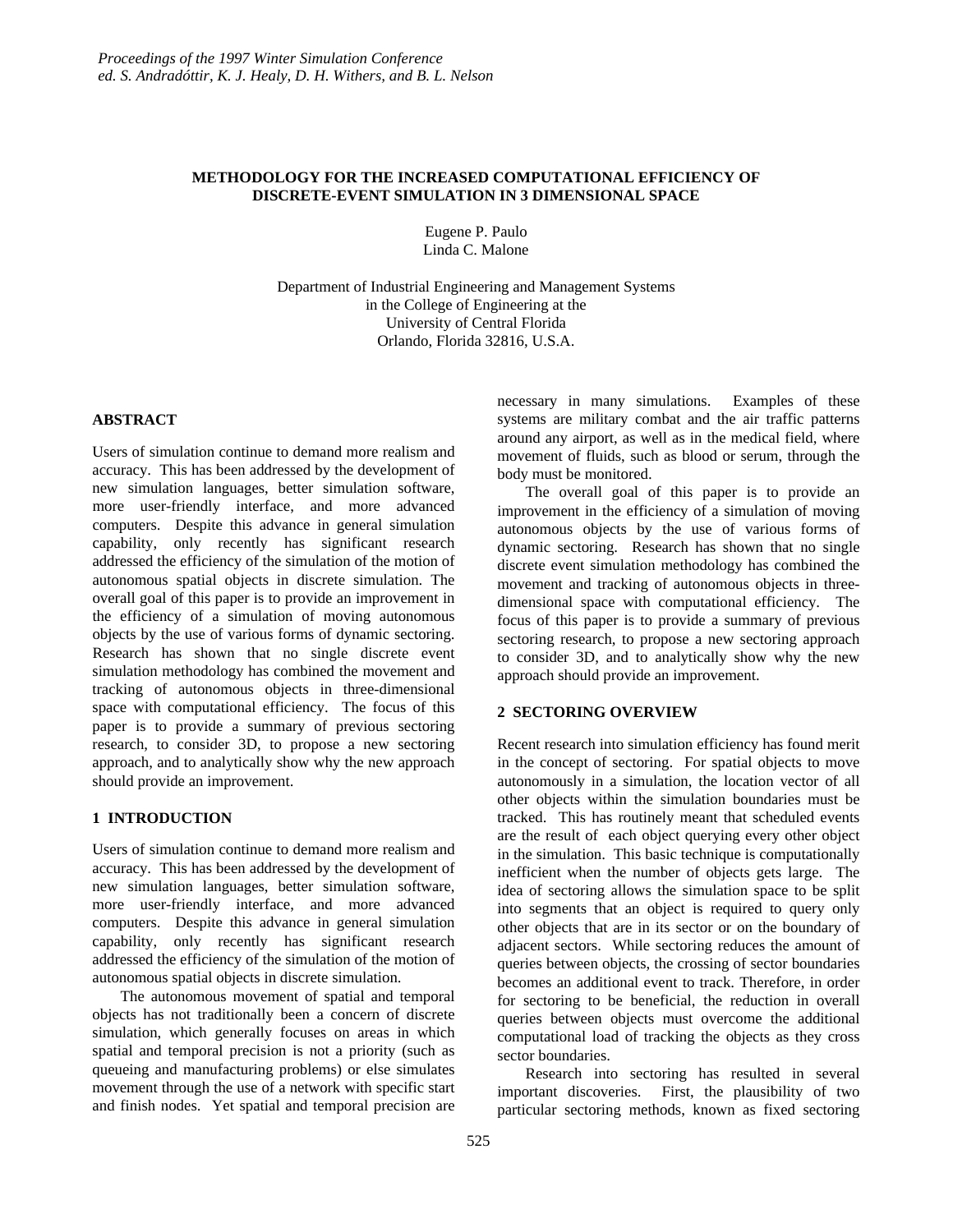and dynamic sectoring, has been demonstrated in the twodimensional billiard balls problem. Fixed sectoring provides a fixed or stable amount of identical sized sectors throughout the entire simulation area for the entire duration of the simulation. Dynamic sectoring allows the size of the sectors to change depending on the number of objects currently within a sector, attempting to efficiently account for the contrast in number of objects to query versus the necessity of accounting for the crossing of sector boundaries. Dynamic sectoring is thought to be most effective when the objects are not randomly or uniformly distributed throughout the simulation area.

## **3 RECENT SECTORING RESEARCH**

Several individuals have recently performed research in the area of discrete simulation and spatial object control. Contributions include using different languages and operating systems, sectoring techniques, and improved representation of moving objects (billiard balls, pucks, or polygons) within the simulation. Each of these researchers used a simulation that portrayed objects and their movement in two dimensions. More in depth explanation of these contributions begins with Harless [1995].

Harless built on the billiard ball problem first simulated by Goldberg, and then refined by Lubachevsky, Rogers, and Toleti. Harless considered the issue of nonuniformly distributed autonomous objects and interjected the concept of dynamic sectoring. While fixed sectoring had previously been demonstrated on an arbitrary basis to provide improved efficiency in simulating the movement and collisions of spatial objects, no complete effort had been given to the investigation of non-uniformly distributed objects. Harless used dynamic sectoring, so that sectors were subdivided whenever a sector contained "too many" spatial objects and were rejoined whenever the sector contained "too few" spatial objects. Thresholds for determining when to subdivide were determined with some preliminary testing. Using billiard ball simulation, Harless demonstrated that the dynamic sectoring methodology can provide smaller mean execution time for non-uniform distribution of spatial objects than the fixed sectoring methodology [Harless, 1995].

Using the object-oriented simulation developed by Harless for both fixed and dynamic sectoring, Doescher attempted to validate the work of previous sectoring researchers by establishing analytically that fixed sectoring, with uniformly distributed objects, is more efficient than no sectoring, and to investigate which factors affect optimal sectoring. Specifically, previous researchers had shown in isolated cases that sectoring was an improvement over no sectoring, but had not investigated statistical steps to demonstrate the relationships between sectoring, number of objects, speed

of objects, size of objects, and resulting efficiency. While Doescher was not able to determine which factors clearly affect optimal sectoring , he demonstrated improved simulation efficiency using sectoring for certain ranges of number of objects and object size, which he labeled density.

### **4 NEW SECTORING APPROACH**

The goal of this paper is to consider a modified dynamic sectoring approach and to demonstrate that dynamic sectoring provides increased efficiency in discrete event simulation methodology for the movement of autonomous spatial objects in *three* dimensions. Previous research focused on a two-dimensional simulation region, with the movement of objects being like those of billiard balls on a table. Three dimensional space seems intuitively to be more realistic and representative of the physical systems that are modeled.

Until now, the sector shapes used in both fixed and dynamic sectoring have been square, and the distribution of objects has been either uniform or non-uniform (meaning that clusters of objects occur). It is quite possible that there are better forms of sectoring that will provide greater computational savings. For example, certain combinations of object distribution and object density may be more responsive to some modified version of fixed or dynamic sectoring with a given number of sectors. In three dimensions, while cubic sectors are the simplest to conceptualize in a simulation, the overall shape and distribution of objects in the simulation may make other shapes, such as concentric spheres, more efficient. This is investigated more fully in the analytical model described below.

# **5 METHODOLOGIES FOR 3-D SECTORING ANALYTICAL MODELS**

#### **5.1 Overview**

In order to conduct a comparison of various sectoring techniques, an analytical way must be formulated to measure the necessary effort. A standard of measure that has traditionally been used for computational complexity is known as "order of work", or often "big-oh" notation, and is denoted in the form of **O(N)** [Aho, 1987]. This is a measure in general terms of the scale of computational complexity, and means that as N increases, the simulation running time increases at a rate of N.

An example of how this measuring tool is used is in the simulation of autonomous objects without sectoring. This methodology is described in the general terms of order of work by  $O(N^2)$ , meaning that the complexity of the computations is on the scale of the number of objects in the simulation squared [Harless, 1995]. This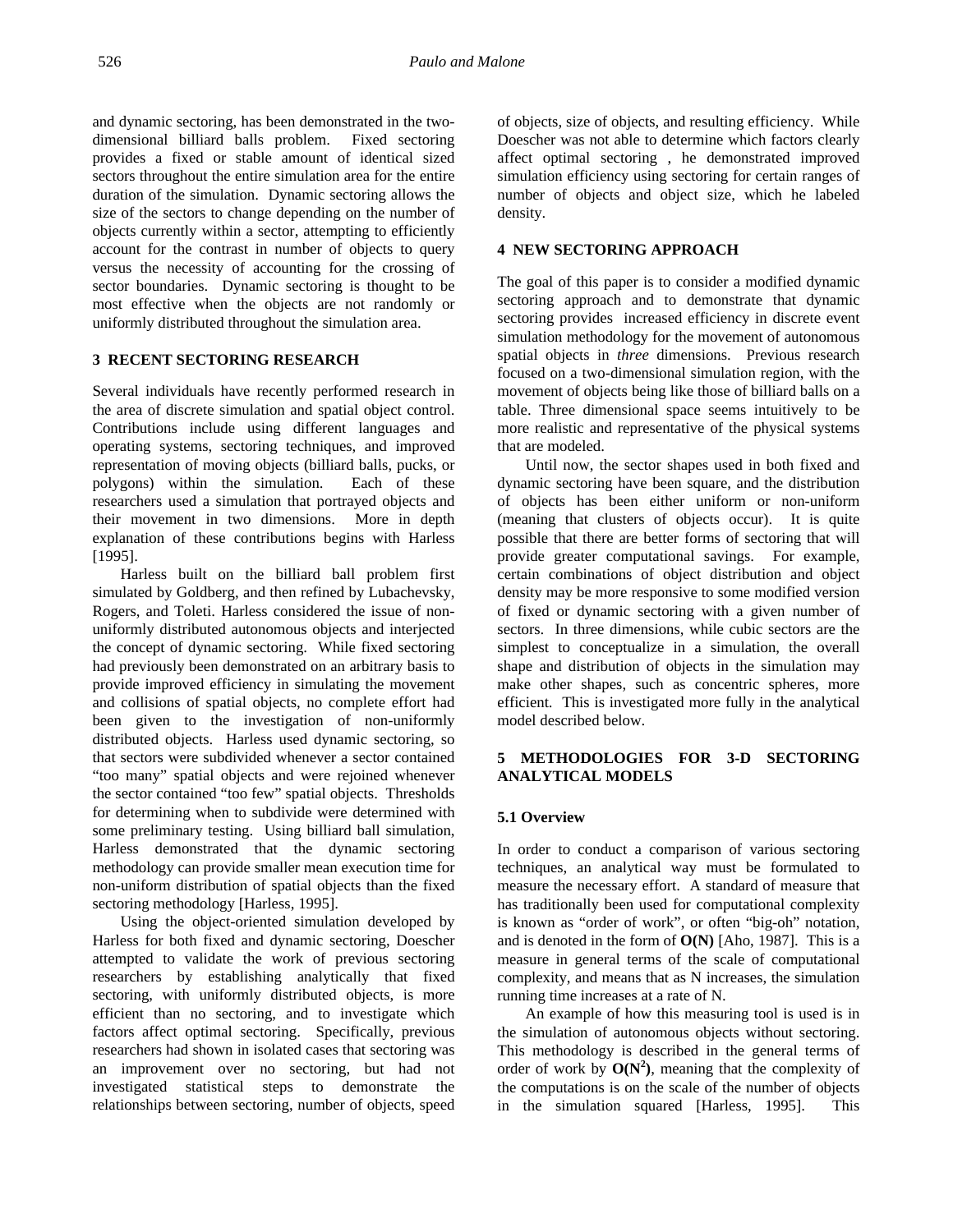approximation provides anticipated efficiency, as well as identification of certain conditions (e.g. type of sectoring, object distribution, number of sectors) that may demonstrate sectoring benefits.

The two-stage process used to analytically determine computational complexity is described below. The general process is valid for all cases considered, and is therefore applied to each methodology. An equation and example of the computational complexity for each specific sectoring methodology is provided.

# **5.2 Two-stage process for model development**

The analytical model is representative of a simulation that is in steady state. Thus, a master event list has been created which portrays all currently scheduled events in sequence. The computational work reflects the two-stage process of: 1) determining the next event for two objects that have just collided, and 2) updating the master event list. While there are two events to consider, namely collisions between two objects and sector crossings, we will ignore sector crossings.

For the purpose of deriving an analytical model, the current event is assumed to be a collision. Since collisions involve two objects and are therefore a more computationally demanding event, collisions represent a worst case scenario. As is noted, other assumptions are made that allow for a worst case scenario, since this both narrows the problem and provides insight into the upper boundary of computational complexity.

For stage one, let us assume that the next event to occur is a collision. Once that event has occurred, the next event for each of the two objects involved in the collision must be determined. If the methodology used is a form of sectoring, the model compares trajectories of these two objects with all other objects in the current sector and adjacent sectors. All adjacent sectors are checked due to the possibility that an object may be at or near the sector boundary, and a boundary collision may occur. If no sectoring is used, the model must check for possible collisions of these two objects with all other objects in the simulation. The result will be the next scheduled events for the two objects involved in the previous event. These two new events may invalidate previously scheduled events, thus having a ripple effect.

The second stage is then to compare the time to the events in the master event list. The model searches for the proper place in the event sequence for the two new events and places them there. As the event list could have a length equivalent to N/2, assuming every object is scheduled to collide with another object, the search for the two new events is approximately 2 times N/2, or N.

This entire process repeats itself until the event list is updated for every object, which can be considered a ripple effect. Specifically, this means that the objects that collided with these two objects must also have new events calculated. This cycle of continuously updating the event list, as a worst case, could occur for every object, which leads to the equations described below. The result is that the second stage of the process dominates resources in the sectoring problem.

#### **5.3 No Sectoring Methodology**

Assuming N objects in the simulation, the work associated with determining the next event for the two objects involved in the latest collision is approximately 2N. This comes from the requirement of each of the two objects to check their new trajectories with those of every other object in the simulation for a possible new collision. To update the master list for each new collision, the upper limit of the amount of work is approximately N, as described above. Assuming that this cycle must occur for every pair of objects in the simulation, the estimated number of possible total work for no sectoring  $(W_{N_0})$  for the total simulation region is

$$
W_{N_o} = \frac{N}{2}(2N + N) = \frac{3N^2}{2} (1)
$$

### **5.4 Fixed Sectoring Methodology, Uniform or Random Object Distribution**

Calculating order of work for fixed cubic sectoring is somewhat more complicated. This methodology divides the trajectory space into **k** cubic sectors of equal dimension. Spatial objects are then distributed uniformly or randomly throughout the simulation region, with the expected number of objects in each sector to be **N/k**, or **n**.

After a collision, the determination of the next event follows the two-stage process described above. Basically, the velocity vectors of the two objects that just collided in a particular sector are examined and compared to the vectors of the other objects in that sector and adjacent sectors, and new events for these objects are scheduled. The amount of work necessary to complete these comparisons is bounded by

$$
2n + 2(n)(AS) = 2n(1 + AS)
$$
 (2)

where **AS** is the number of adjacent sectors.These two new events are inserted in the master event list, which triggers the cycle of determining a new schedule of events.

To determine **AS**, consider a two-dimensional trajectory space as in the figure below. The maximum number of adjacent sectors is eight (which occurs when the sector under consideration is not adjacent to the simulation boundary). In three-dimensional space, the maximum number of adjacent sectors is 26 (assuming a center cubic sector), while the minimum number of adjacent sectors is 7 for corner sectors. Since the number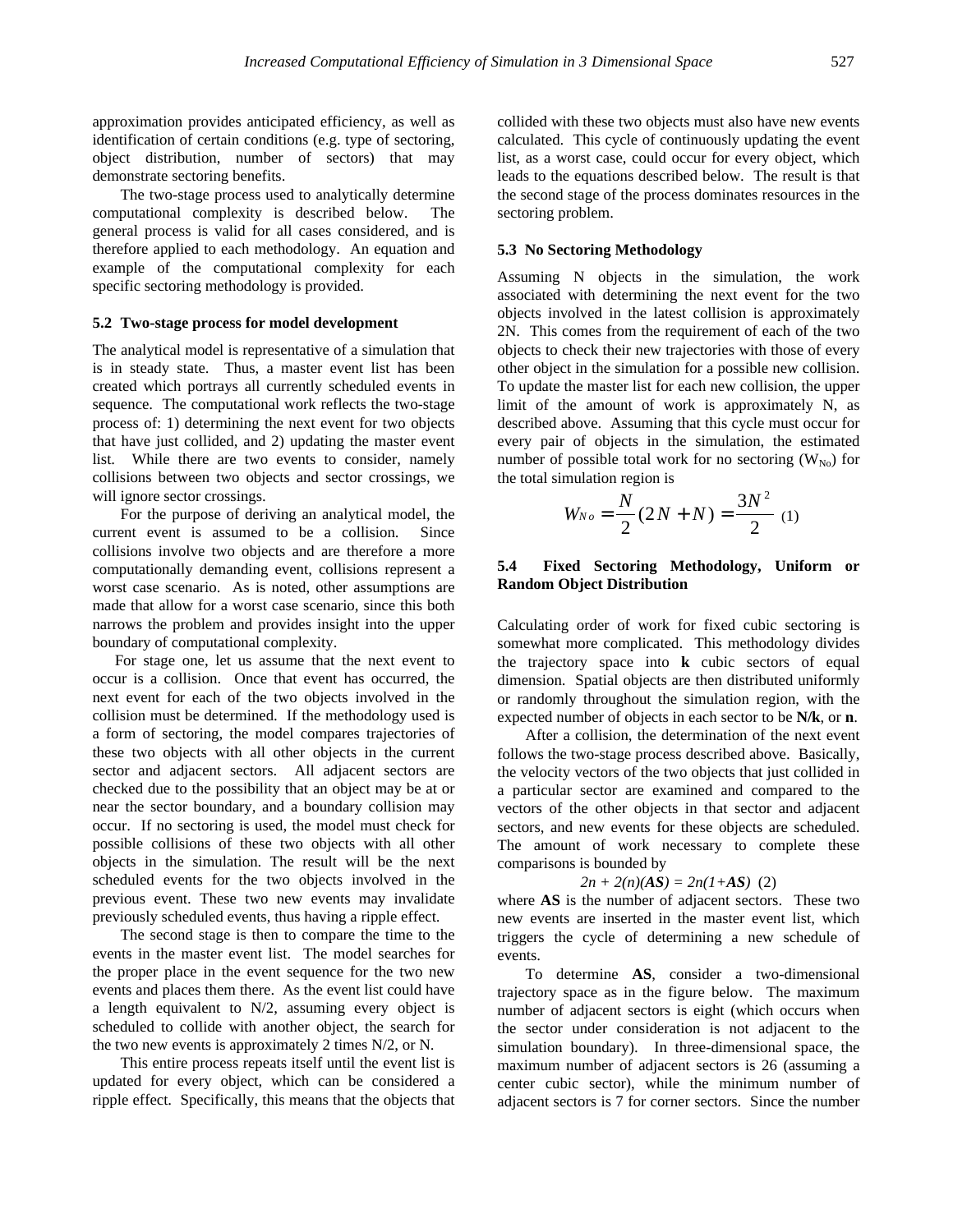

of adjacent sectors varies, it will be designated as the variable **AS**.

Figure 1: Fixed Sectoring

The remainder of the equation for calculating the amount of work for fixed sectoring is the same as for no sectoring. Checking the entire master event list in order to place the new events in their time sequence could result in work approximating N. Repeating this cycle for each new set of events resulting from this ripple effect results in the following equation, as an upper bound for fixed sectoring, uniform distribution:

$$
W_{F,U} = \left(\frac{N}{2}\right) \left[2n(1+AS) + N\right] \tag{3}
$$

#### **5.5 Dynamic Sectoring (Cubic Sectors) Methodology**

Dynamic sectoring with cubic sectors requires a slightly different approach. Its usefulness is apparent when objects are no longer distributed uniformly throughout the simulation region, but rather are clustered in certain areas. A pair of thresholds are introduced into the simulation, including the upper limit of objects allowed in the sector before that sector sub-divides into smaller square sectors, and the lower limit allowed in sub-divided sectors before the smaller sectors consolidate into their previous larger sector.

Again, the graphical representation of a two dimensional model can provide some clarity. As mentioned earlier, dynamic sectoring allows for sectors to divide further into smaller sectors when the number of objects in the sector reach a certain threshold. In the figure below, any sector having more than three objects will sub-divide into smaller square sectors such that none of the smaller sectors have more than three objects.



Figure 2: Dynamic Sectoring (Squares)

The calculation of order of work for dynamic sectoring with cubic sectors is similar to fixed sectoring, requiring several small adjustments. First, the average, or expected, number of objects per sector (**n**) is now approximated by the threshold value, which can be called **t**. Additionally, the number of sectors (**k**) becomes a variable **s**, since the number of total sectors changes throughout the simulation as sectors are sub-divided and then consolidated. Finally, the upper bound of the number of possible adjacent sectors, **AS**, changes to infinity. This is the result of a situation where there is continuous subdivision of sectors in one region, while bordering this region are sectors that retain their original size. The following upper bound is therefore used to determine the total work using dynamic sectoring with cubic sectors  $(W_{D,C})$ :

$$
W_{D,C} = \frac{N}{2} [2t(1+AS) + N] \quad (4)
$$

with **AS** having infinity as an upper bound.

### **5.6 Dynamic Sectoring (Concentric Spheres)**

The notion of using concentric spheres may be particularly helpful for certain types of object distribution. Rather than just the occurrence of clusters, where certain areas have a noticeably higher concentration of objects than other areas, most or all of the objects move toward and remain near a particular region of the simulation space. This region, or point in space, is called an attractor, and results in a single concentration of objects in the simulation region. (A practical application of this might be an airport). A two-dimensional depiction of this phenomenon is seen in the figure below.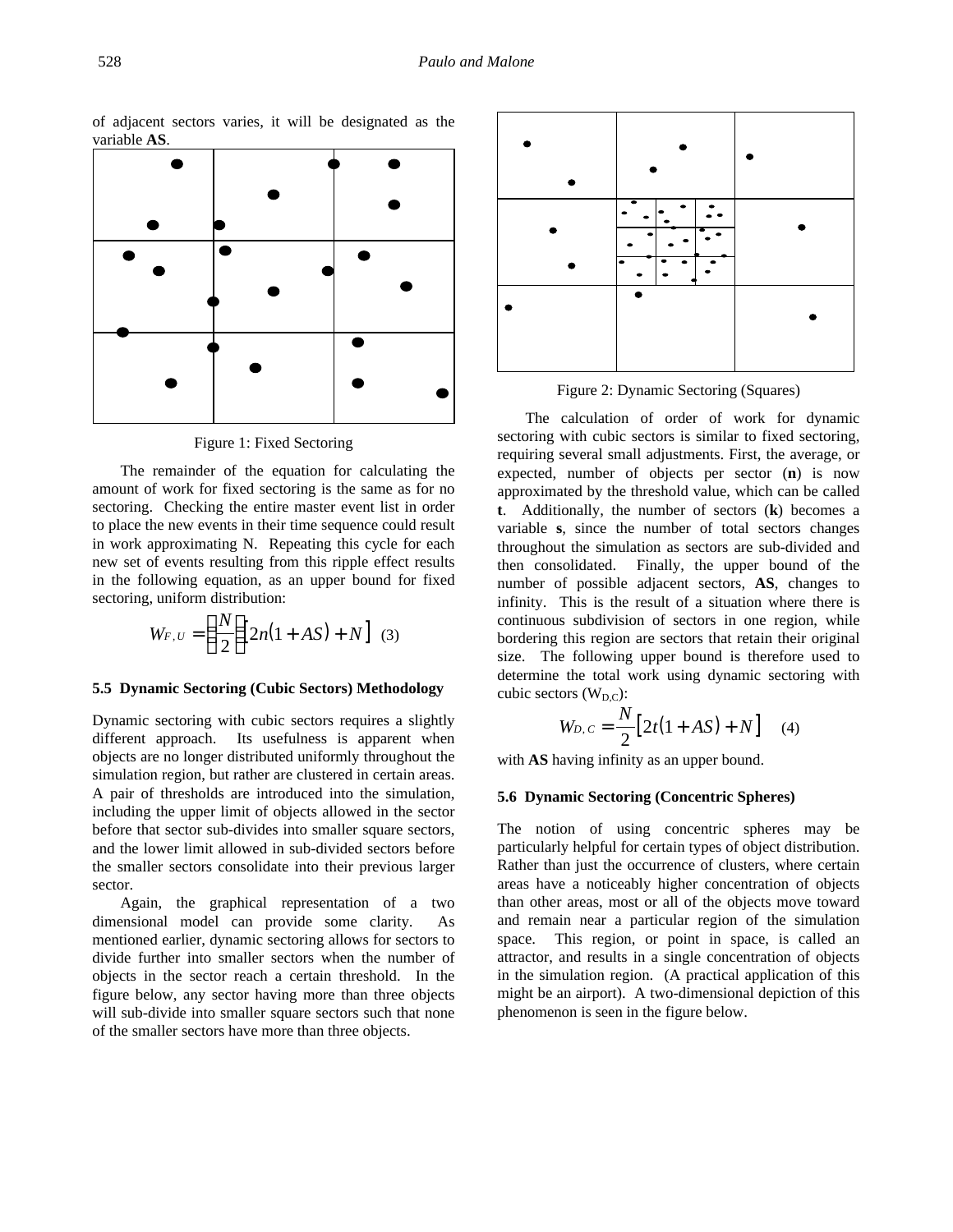

Figure 3: Dynamic Sectoring, Concentric Circles

Since this is a form of dynamic sectoring, the number of sectors varies according to a designated threshold, or **t,** which is the maximum number of objects allowed in the spherical sector before an additional spherical sector is created. The computation of possible comparisons is basically the same as for the previous case, with one exception. The number of adjacent sectors (**AS**) can assume only values of 0,1, or 2 (with 0 implying no sectoring), since the concentric nature of the sectors means that the outer-most and inner-most sectors have one adjacent sector, while the remaining sectors have two adjacent sectors. Thus, letting **AS** equal 2, the upper bound for the total possible work using dynamic sectoring with concentric spheres  $(W_{D,S})$  is

$$
W_{D, S} = \frac{N}{2} [6t + N] \quad (5)
$$

# **6 CASE STUDIES USING THE ANALYTICAL METHODOLOGIES**

## **6.1 Uniform Distribution**

One way to conduct analytical modeling of sectoring in a 3 dimensional simulation region is to address the different object distributions separately, concentrating first on uniform distribution. The two methodologies examined are no sectoring and fixed sectoring. Dynamic sectoring with cubes is not considered because it is the same as fixed sectoring when objects are distributed uniformly or randomly.

For example, choose a 3-dimensional simulation with 64 cubic sectors (**k**), and a total number of 512 objects (**N**). The average number of objects per sector (**n**) is therefore equal to 8, and the threshold for sector subdivision is also 8. Only 8 of the 64 are not at least a part of one boundary, therefore just those eight have 26 adjacent cubic sectors. The remaining 56 have between 7 and 17 adjacent sectors, depending on whether the sector being considered forms a corner of the simulation space

or merely part of the simulation boundary plane. The average number of adjacent sectors (**AS**) is 14.625. The number of possible comparisons to find the next events after a collision and to update the event list is 195,051.

Similarly, with the same number of objects, but with the number of cubic sectors (**k**) equal to 27, we get a slightly different numbers of possible comparisons. The average number of objects per sector (**n**) is now 18.96. The average number of adjacent sectors decreases to 11.704, since only the center sector has a full 26 cubic adjacent sectors, while the remaining sectors have between 7 and 17. The resulting number of possible comparisons for fixed sectoring is now 254,357.

Finally, computing the number of possible comparisons using 125 cubic sectors and contrasting these three figures with no sectoring reveal the following:

- No sectoring: 393,216
- Fixed Sectoring (27 sectors) 254,357
- Fixed Sectoring (64 sectors) 195,051
- Fixed Sectoring (125 sectors) 168,396

While these numbers show significant savings in computational requirements as the number of sectors increases, they do not show the significance of sector crossings. Intuitively, sector crossings become a more important factor in the total work when there are a greater number of sectors in the simulation, and although they may detract from the apparent improvement from larger numbers of sectors, it is not expected that they will significantly influence results. These numerical results could provide insight for obtaining a starting point for simulation runs.

## **6.2 Clustering**

Consider the same case described above, except that instead of uniform distribution of objects, there is a cluster of objects in the simulation region. In this situation, the two methodologies that may provide improvement over no sectoring are fixed sectoring and dynamic sectoring with cubic sectors. The number of possible comparisons for the no sectoring case remains the same. To more clearly illustrate the difference between the two sectoring methodologies, assume that the cluster contains all the objects in the simulation space and that the fixed sectors (and initial sectors in the dynamic sectoring case) are sized such that all clustered objects reside within one sector.

If the threshold value, **t**, is set equal to **n,** then the following approximates the number of possible combinations for the two methodologies:

- Fixed sectoring (**n = 19**) 393,216
- Dynamic sectoring  $(t = 19)$  254,357
- Fixed sectoring  $(n = 8)$  393,216
- Dynamic sectoring  $(t = 8)$  195,051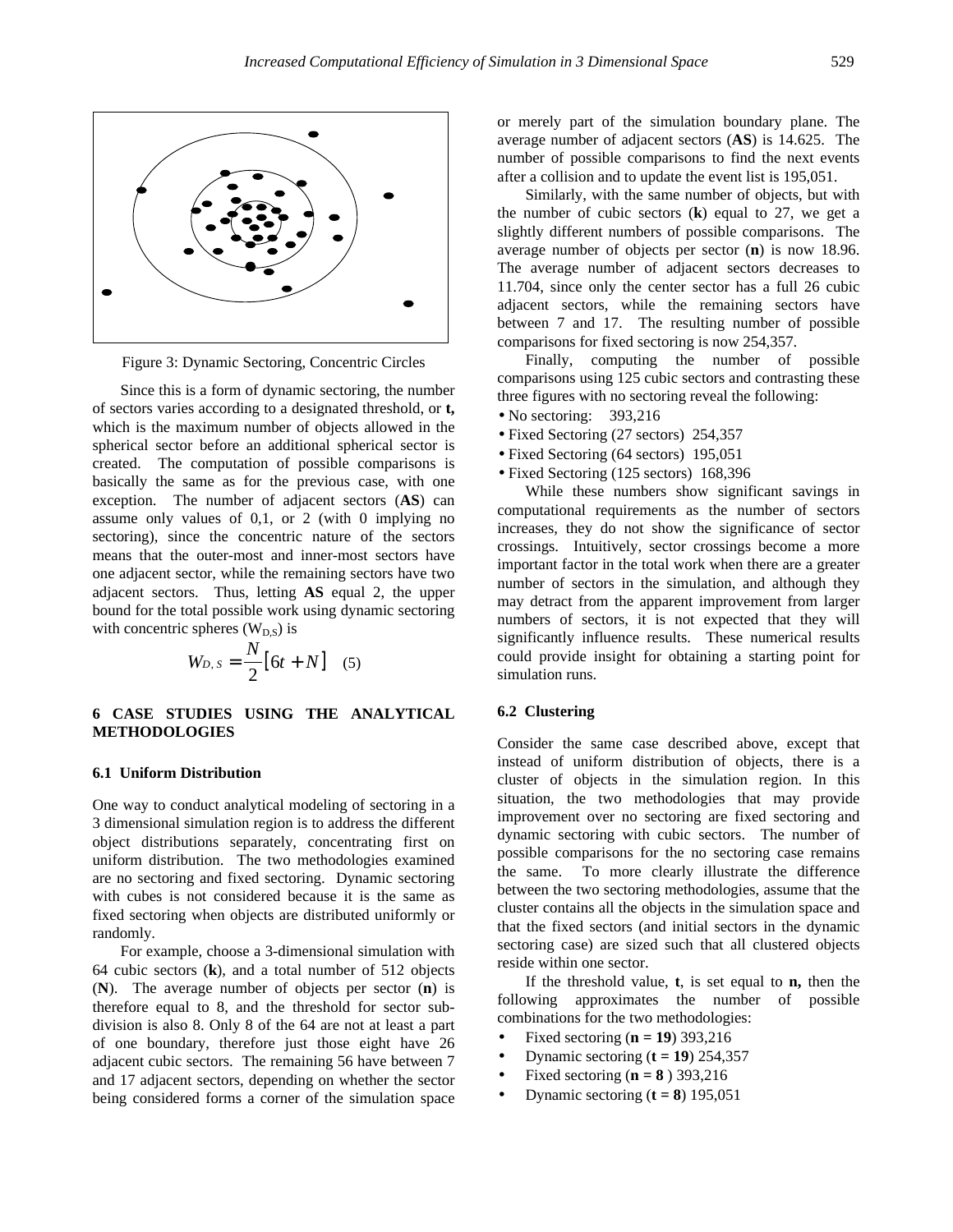These numbers show that fixed sectoring can result in virtually a no sectoring approach, since all objects reside within one sector. Additionally, in this scenario, the dynamic sectoring method has similar results to fixed sectoring in uniform distribution, as the sector containing the cluster can sub-divide until the threshold value is met. Again, while not providing a thorough understanding of what to expect in the simulation scenario, this comparison allows for some guidance in how to set the initial simulation parameters.

# **6.3 Attractor**

Consider the case where the objects are moving generally toward a single attractor in the simulation region. While the objects may not appear as a large congested cluster, they nevertheless may form an approximation of a multivariate normal distribution around the attractor, such that objects continue moving in the direction of the attractor, and objects are closer to each other when nearer to the attractor. In this situation, the two methodologies that may provide improvement over no sectoring are dynamic sectoring with cubic sectors and dynamic sectoring with concentric spheres. The number of possible collisions for the no sectoring case remains the same.

Assume that the location of the attractor is known and it is chosen as the center of the concentric spheres. Also recall that the average number of adjacent sectors, **AS**, hinges on the fact that the inner concentric spheres have two adjacent sectors, while the outermost and innermost concentric spheres have only one. This will result in an AS close to 2, with the actual value depending on the sector containing the next event.

If the threshold value, **t**, is set at 8 for one iteration and at 19 for another, then the following approximates the number of possible comparisons for the two methodologies:

- Dynamic sectoring, cubic sectors (**t = 19**) 254,357
- Dynamic sectoring, spherical sectors (**t = 19, AS = 2**) 160,256
- **Dynamic sectoring, cubic sectors**  $(t = 8)$ 195,051
- Dynamic sectoring, spherical sectors (**t = 8, AS = 2**) 143,360

This comparison shows the potential for improvement in simulation time using concentric spheres.

# **7 FINAL INSIGHTS**

The above analysis provides some insight into the effects of various sectoring methodologies and object distribution on the number of possible comparisons and subsequent order of work. While some mention has already been made regarding overhead, or sector crossings, that are not part of the analytical computations above, there are also other factors that may affect computational speed. This is evident from the results of Doescher and Harless.

At no time in Harless' simulations was dynamic sectoring more than three times faster than fixed sectoring in a similar object environment. Additionally, it is apparent that the relatively small number of sector crossings in that best case could not have accounted for such a closing of the gap between the two methodologies.

Doescher focused strictly on fixed sectoring. His research showed that in no circumstance was fixed sectoring able to reduce computational speed over no sectoring by more than 52%. Again, the number of sector crossings was not sufficient to explain these results. However, there are at least two possibilities.

The first is what Doescher called object density. This is the product of the number of objects and the size of objects in the simulation. Doescher showed there was some correlation between the object density and the efficiency of fixed sectoring, with greater object density resulting in more significant improvement for fixed sectoring versus no sectoring.

Additionally, the data structures, such as simple arrays or link lists, used in the program could affect how efficiently the simulation progresses. How well the sectors are structured, identified, and how objects are tracked and assigned to sectors influence the efficiency of the simulation.

Finally, there are undoubtedly other factors that have not been considered. The next step in trying to improve the simulation efficiency would appear to be an empirical study to try to gather data to explain the gap between the theory and the practice.

#### **REFERENCES**

- Aho, A.V., Hopcroft, J.E., and Ullman, J.D., 1987, *Data Structures and Algorithms*, Reading, Massachusetts: Addison-Wesley Publishing Company.
- Alder B.J., and Wainwright, T.E. "Studies in Molecular Dynamics. I. General Method." *Journal of Chemical Physics*, 31 (1959): 459-466.
- Doescher, Craig, 1996. "A Statistical Verification of the Improvement in Computational Efficiency of Uniformly Distributed Spatial Objects Using Fixed Sectoring Simulation," Master's thesis, Department of Industrial Engineering and Management Sciences, University of Central Florida, Orlando, 1996.
- Goldberg, A.P. "Object-Oriented Simulation of Pool Ball Motion." Master's thesis, University of California, Los Angeles, 1984.